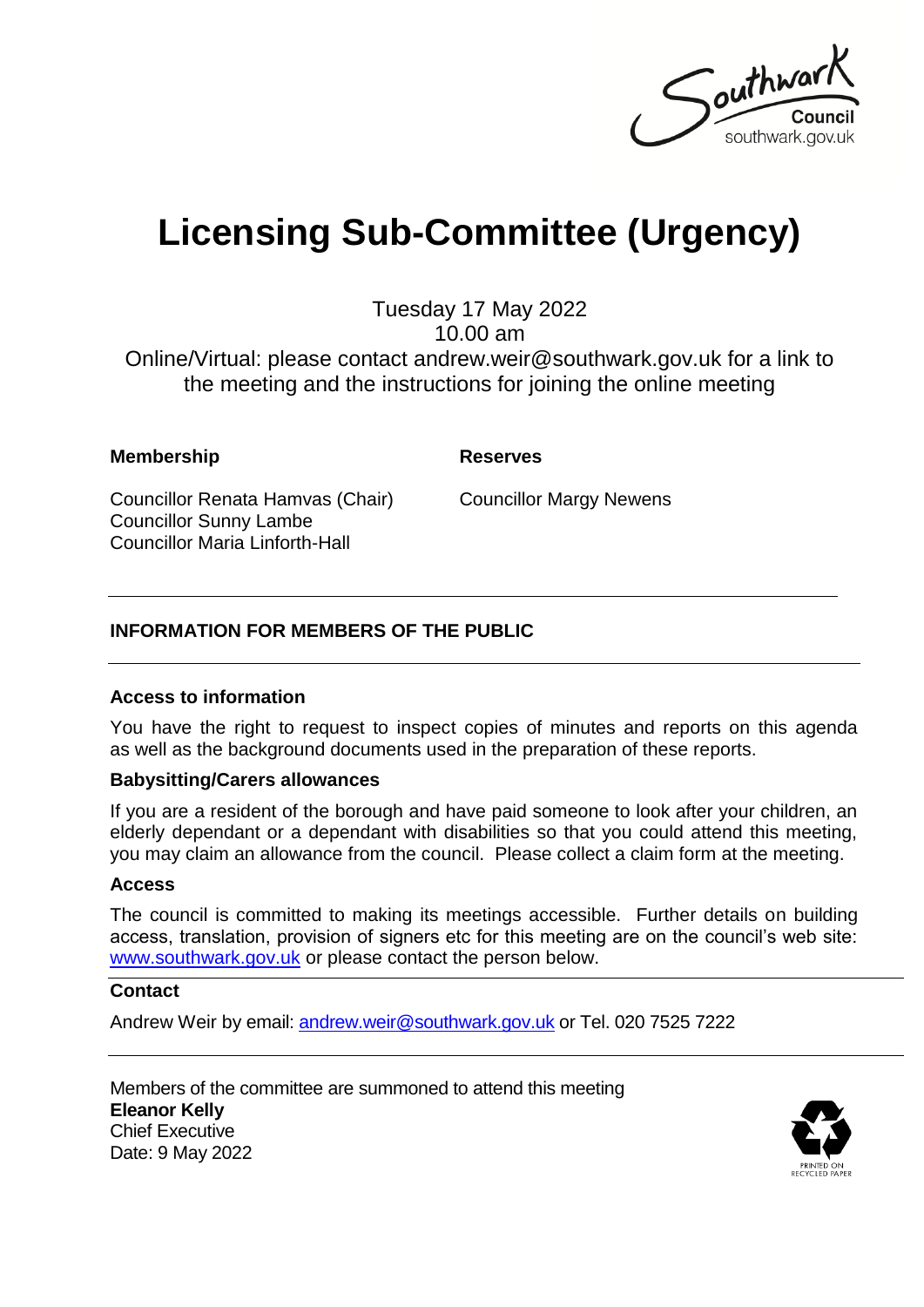Southwark southwark.gov.uk

## **Licensing Sub-Committee**

Tuesday 17 May 2022 10.00 am

Online/Virtual: please contact andrew.weir@southwark.gov.uk for a link to the meeting and the instructions for joining the online meeting

### **Order of Business**

**Item No. Title Page No.**

#### **PART A - OPEN BUSINESS**

#### **1. APOLOGIES**

To receive any apologies for absence.

#### **2. CONFIRMATION OF VOTING MEMBERS**

A representative of each political group will confirm the voting members of the committee.

#### **3. NOTIFICATION OF ANY ITEMS OF BUSINESS WHICH THE CHAIR DEEMS URGENT**

In special circumstances, an item of business may be added to an agenda within five clear days of the meeting.

#### **4. DISCLOSURE OF INTERESTS AND DISPENSATIONS**

Members to declare any interests and dispensation in respect of any item of business to be considered at this meeting.

#### **5. LICENSING ACT 2003: PECKHAM FOOD AND WINE, 176 PECKHAM HIGH STREET, PECKHAM, LONDON SE15 5EG**  $1 - 75$

**6. LICENSING ACT 2003: RUNWAY EAST LONDON BRIDGE, GROUND FLOOR 18-20 CRUCIFIX LANE, LONDON SE1 3JW** 76 - 115

**ANY OTHER OPEN BUSINESS AS NOTIFIED AT THE START OF THE MEETING AND ACCEPTED BY THE CHAIR AS URGENT.**